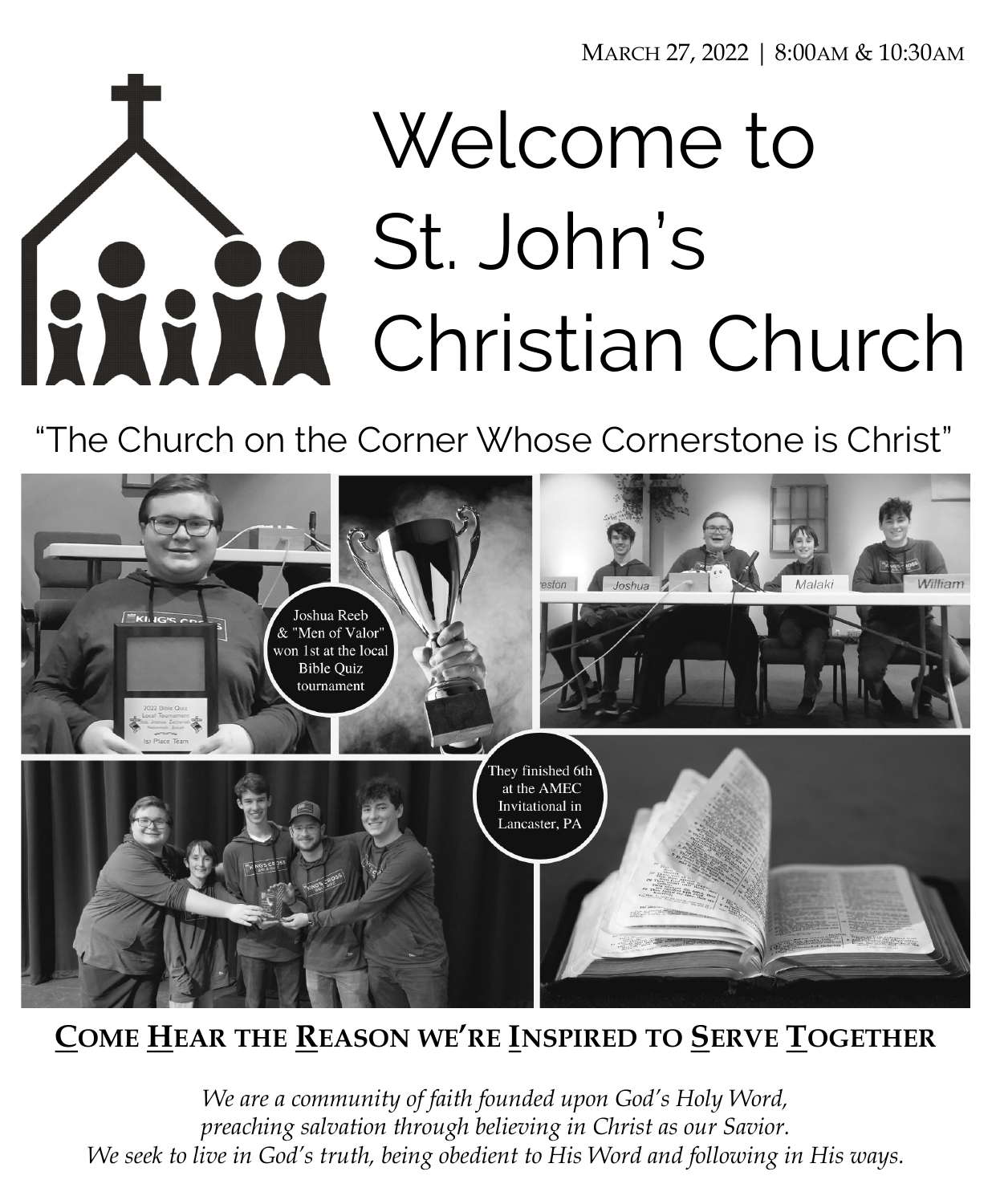# **Welcome!** We are so glad you are here.

#### **Guests and Visitors**

Welcome to SJCC! We are so glad you have chosen to join us as we worship the Lord together. We hope you feel God's love in a new, refreshing way. You can learn more about our church by scanning the QR code, by visiting the "New to SJCC" page on our website at www.stjohnsarchbold.org/newtosjcc, or by picking up a copy of "Getting to Know St. John's Christian Church: Visitor Brochure" at one of the literature racks.



We have a Mother's Room located outside of the sanctuary for nursing mothers and/or mothers with young children. Diaper changing stations are located in both the Mother's Room and Nursery. Please ask an usher for locations if needed. We are striving to restart our 10:30am Nursery Care ministry, which has been affected by sporadic need for care and difficulty in scheduling volunteers. People interested in helping are asked to contact the church office.

**Children's Busy Bags** are located in the sanctuary narthex for children ages one-year to third grade. Bags are marked by age (**Pink** = Ages 1-2; **Green** = Ages 3-5; **Yellow** = Grades K-3). Please be sure to return bags at the end of our service today. If you would like to mark a bag specifically for your child(ren) each week, please contact the church office.

## **Give & Take Board**

Do you need a little peace in your day? Confidence? What about self-control? Are you in need of a spiritual pick-me-up? Could you use a quick bit of kindness after a long week? Or do you have these things to spare? Then stop by the Give and Take Board outside of the Preschool Room! Give what you can and take what you need - you just might feel or fill someone's heart with the love of God and make their week brighter!

**Large Print and Children's Bulletins** are available at a table in the sanctuary narthex.

**Hearing Assistance** is provided by our system for hearing aids with a "loop system" switch position.

Find us on Facebook at www.facebook.com/stjohnschurcharchbold, Instagram at @stjohnsarchbold and YouTube ("St. John's Christian Church").

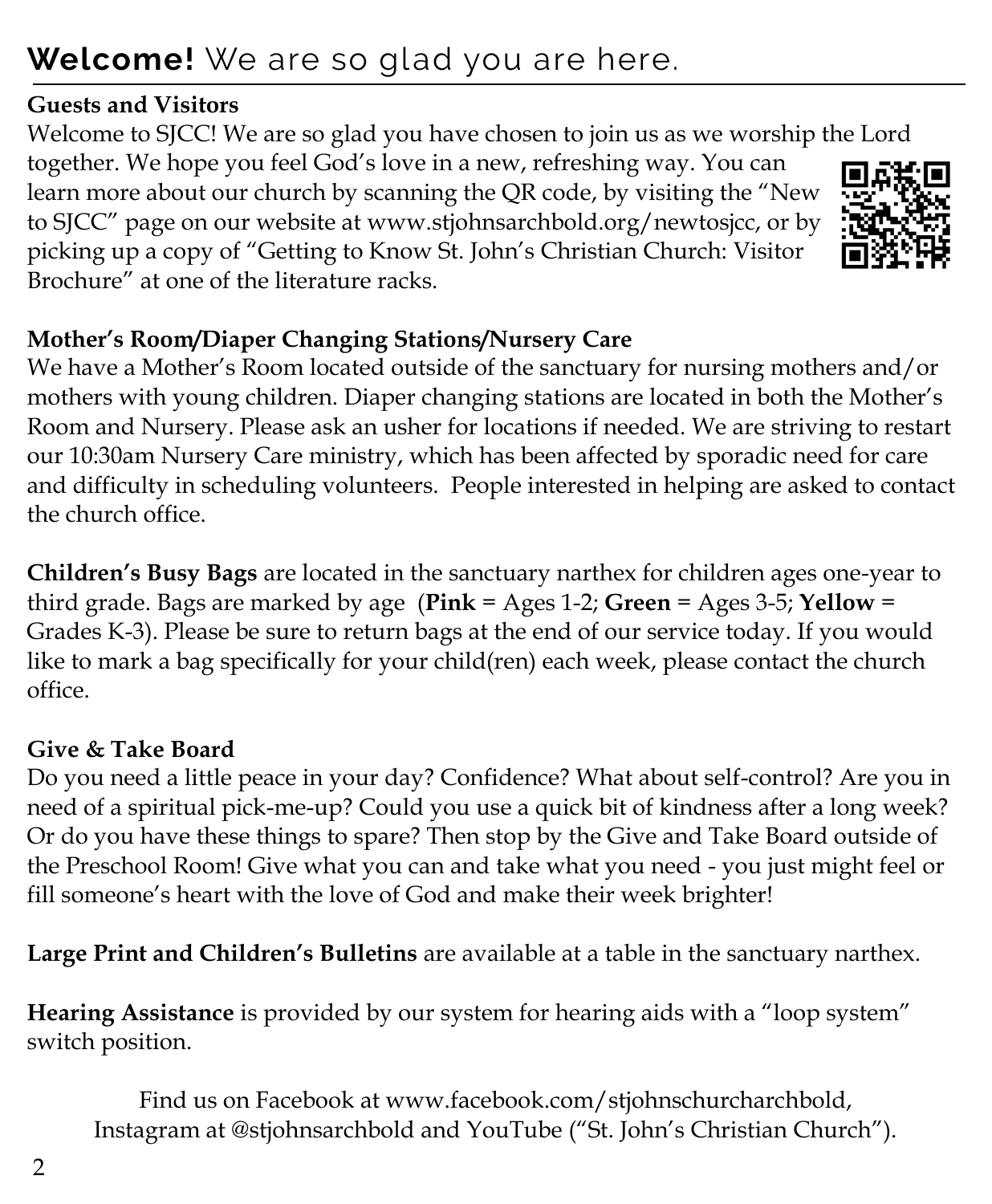#### **WELCOME TO OUR WORSHIP OF GOD! FOURTH SUNDAY OF LENT**

 Ringing of the Tower Bells and Lighting of the Altar Candles Welcome and Announcements Prelude "Come, Thou Fount of Every Blessing" Scripture and Prayer of Invocation Psalm 25:1-10 (pg. 545) †Opening Hymn of Praise #76, "O for a Thousand Tongues" A Lenten Image "Removing layers until your very heart is His" "Onion" Hymn of Faith and Hope #405, vs. 1 & 2, "My Faith Has Found a Resting Place" Pastoral Prayer and The Lord's Prayer (debts/debtors) Scripture Reading Luke 10:25-37 (pg. 1028) Children's Message Special Music Norm Fether & Jocelyn Walker "New Again" †Sermon Hymn #296, "We've a Story to Tell to the Nations" Sermon "The Uncommon Deed" Prayer of Dedication Offertory "By Grace" Second Offering †Closing Hymn #448, "A Charge to Keep I Have" †Spoken Benediction †Benediction in Song #371, v. 4, "Have Thine Own Way, Lord" †Postlude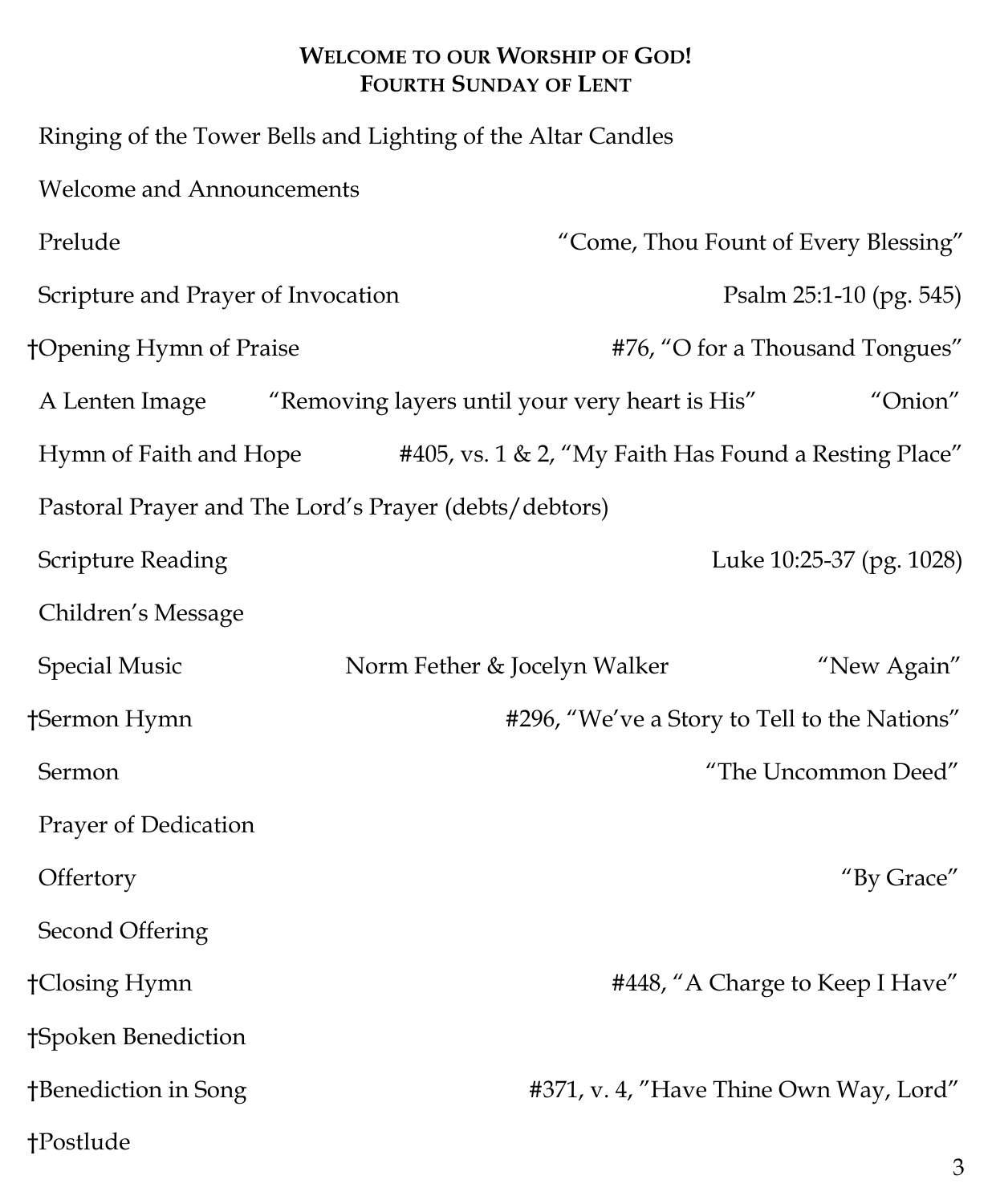#### **Scripture Readings**

**Psalm 25:1-10** To you, O Lord, I lift up my soul; <sup>2</sup> in you I trust, O my God. Do not let me be put to shame, nor let my enemies triumph over me. <sup>3</sup> No one whose hope is in you will ever be put to shame, but they will be put to shame who are treacherous without excuse. <sup>4</sup> Show me your ways, O Lord, teach me your paths;  $5$  guide me in your truth and teach me, for you are God my Savior, and my hope is in you all day long. <sup>6</sup> Remember, O Lord, your great mercy and love, for they are from of old. <sup>7</sup> Remember not the sins of my youth and my rebellious ways; according to your love remember me, for you are good, O Lord. <sup>8</sup> Good and upright is the Lord; therefore he instructs sinners in his ways. <sup>9</sup> He guides the humble in what is right and teaches them his way. <sup>10</sup> All the ways of the Lord are loving and faithful for those who keep the demands of his covenant.

4 **Luke 10:25-37** On one occasion an expert in the law stood up to test Jesus. "Teacher," he asked, "what must I do to inherit eternal life?" <sup>26</sup> "What is written in the Law?" he replied. "How do you read it?" <sup>27</sup> He answered: "'Love the Lord your God with all your heart and with all your soul and with all your strength and with all your mind'; and, 'Love your neighbor as yourself.'" <sup>28</sup> "You have answered correctly," Jesus replied. "Do this and you will live." <sup>29</sup> But he wanted to justify himself, so he asked Jesus, "And who is my neighbor?" <sup>30</sup> In reply Jesus said: "A man was going down from Jerusalem to Jericho, when he fell into the hands of robbers. They stripped him of his clothes, beat him and went away, leaving him half dead. <sup>31</sup> A priest happened to be going down the same road, and when he saw the man, he passed by on the other side. <sup>32</sup> So too, a Levite, when he came to the place and saw him, passed by on the other side. <sup>33</sup> But a Samaritan, as he traveled, came where the man was; and when he saw him, he took pity on him. <sup>34</sup> He went to him and bandaged his wounds, pouring on oil and wine. Then he put the man on his own donkey, took him to an inn and took care of him. <sup>35</sup> The next day he took out two silver coins and gave them to the innkeeper. 'Look after him,' he said, 'and when I return, I will reimburse you for any extra expense you may have.' <sup>36</sup> "Which of these three do you think was a neighbor to the man who fell into the hands of robbers?" <sup>37</sup> The expert in the law replied, "The one who had mercy on him." Jesus told him, "Go and do likewise."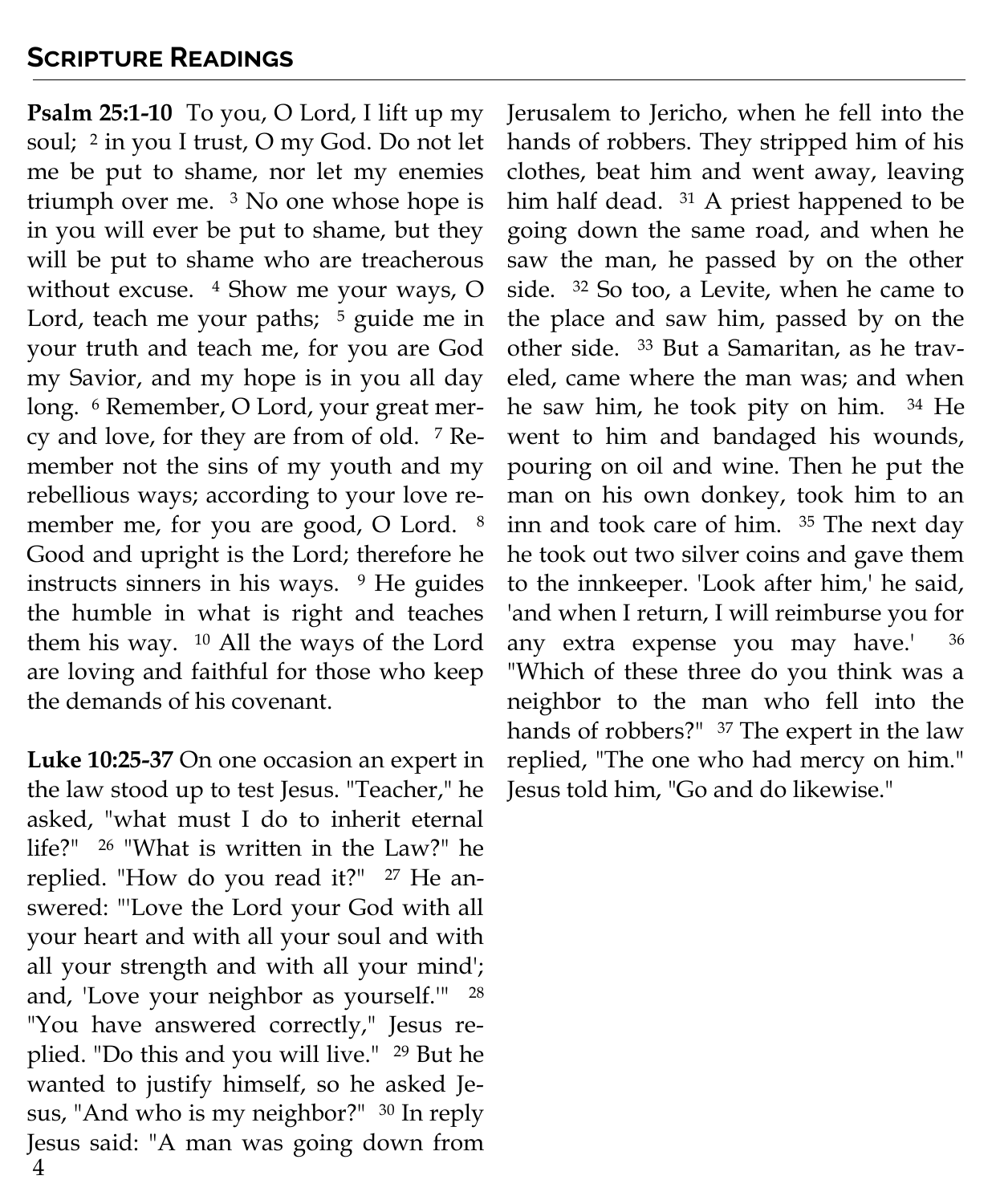#### **Announcements**

- **JYF & SYF Dodgeball Night: Wednesday, March 30th**  This annual night of throwing and dodging is on once again! JYF youth and any SYF youth at the church will climb aboard the church bus at 7:00PM for the short shuttle to the Archbold Elementary School. SYF youth who drive may drive directly to the school. After the energetic release of adrenaline, the bus will return to the church at 8:00PM.
- **Adult Lenten Study Location Change**  This Wednesday, March 30th, adults will meet in the Chapel for the 7:00PM to 8:00PM lesson time, as the Junior Choir will be singing and recording their musical piece in the Sanctuary. Unfortunately, due to this move, there will be no live stream of the lesson time.
- **Special Congregational Meeting**  A special congregational meeting has been called for April 10th to vote on the call agreement that has been extended to the Pastor of Music and Worship candidate, Ryan Volkman. Full weekend details are in the April issue of The Visitor. Those unable to attend in person will have the ability to access a live stream of the 10:30AM service of worship. Online votes can be cast by accessing the Zoom version of the congregational meeting, details of which can be found at www.stjohnsarchbold.org/congregation. Please continue to be in prayer for our congregation, for Pastor Ryan, and for his wife and sons during this next step of the search and call process.

#### **God Winks - Devotional Writers Needed**

*"We look at God's winks, or God's moments… I pray that you've had those experiences, and if not, I pray that you will. And I pray that each one of us can offer those kinds of experiences to others as we serve the light of the world." -* 3/13/22 Sermon, "The Audience of One"

If you stop and think about it, you've more than likely had a moment in your life where you've stopped in your tracks and asked, "God, what are you doing?" Then several hours, days, or even years later, it all becomes clear, as if God were looking over you and winking, knowing that all was in His plan the entire time. A God Wink.

Inspired by Pastor Erich's sermon on March 12th, we are putting together a devotional booklet of God Winks – or situations where, in hindsight, we realize God was in control the entire time. We are looking for individuals who would be willing to write and share their God Wink moments for this booklet. While there's no suggested length to tell your story, we recommend staying under 800 words. The hope is that we will have it printed professionally so that these stories aren't lost in memory, but shared with others for many years of hope and inspiration. If you're interested in contributing to the booklet, please contact Carol DeVries (419-445-8311) or Jocelyn Walker in the church office.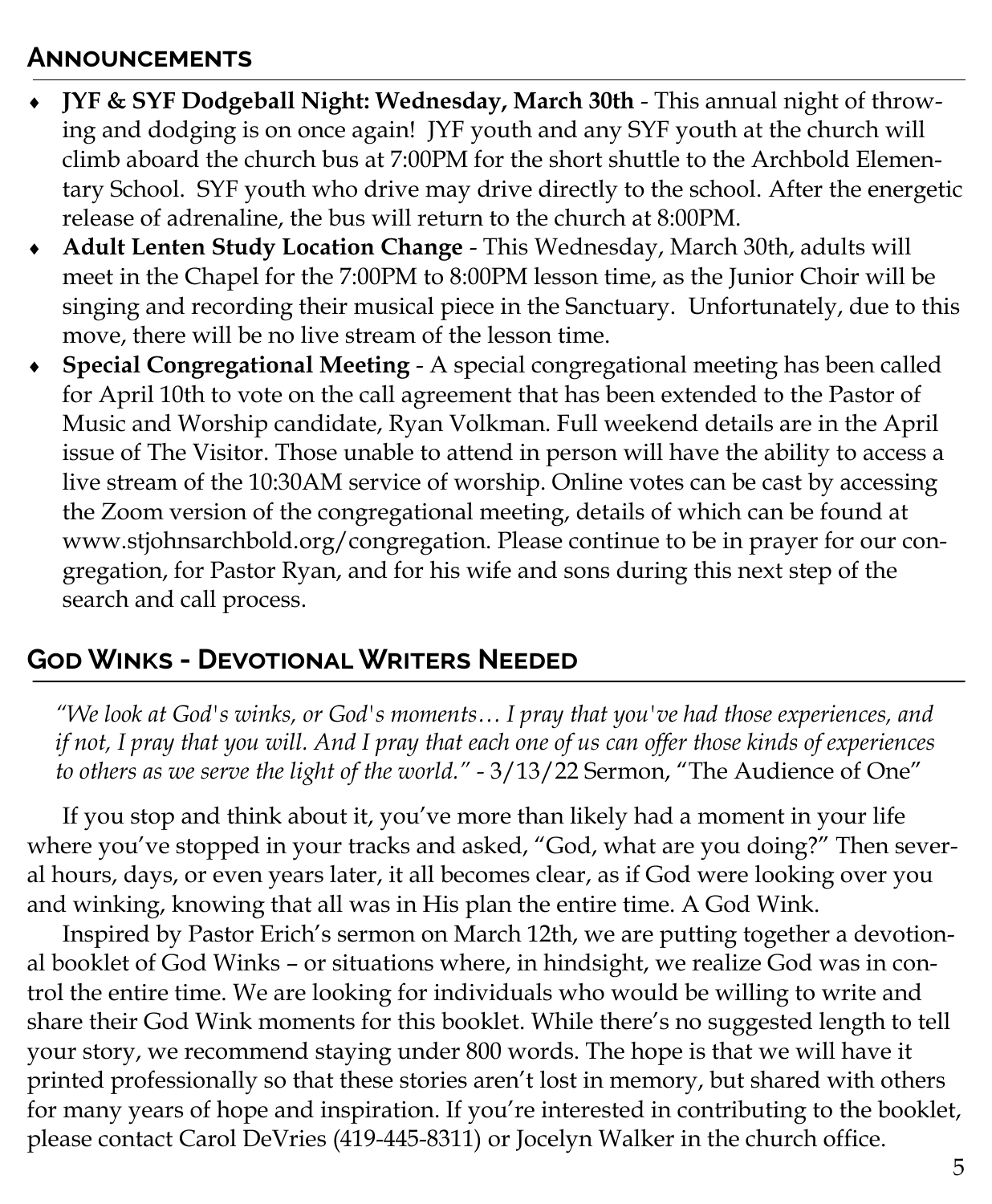#### **Week of March 27th at St. John's**

| Sun |        | 8:00AM Worship (Sanctuary)                       |
|-----|--------|--------------------------------------------------|
|     |        | 8:30AM Pause for Praise (96.1 WMTR)              |
|     | 9:15AM | Sunday School, Faith Village, Confirmation       |
|     |        | 10:30AM Worship (Sanctuary and YouTube Live)     |
|     |        | 11:30 AM GIF Gals Depart for Fayette Opera House |
| Tue | 9:15AM | Bible Study (Fireside Room)                      |
|     | 5:00PM | Community Meal - AUMC (Parish Hall)              |
| Wed |        | 8:30AM Moms in Prayer (Fireside Room)            |
|     |        | 5:50PM LOGOS Meal (Parish Hall)                  |
|     | 6:00PM | 2nd Year Confirmation (Office)                   |
|     |        | 6:45PM LOGOS/JYF*                                |
|     | 7:00PM | SYF* (Archbold Elementary Gym)                   |
|     | 7:00PM | Adult Lenten Lesson* (Chapel)                    |
| Sun |        | 8:00AM Worship (Sanctuary)                       |
|     | 8:30AM | Pause for Praise (96.1 WMTR)                     |
|     | 9:15AM | Sunday School, Faith Village, Confirmation       |
|     |        | 10:30AM Worship (Sanctuary and YouTube Live)     |
|     | 6:00PM | Seekers (Kuntz's Home)                           |
|     |        | *See page 5 for additional information           |

#### **Today's Worship Servants**

| Accompanist    | (Both) Lynne Christman                |                        |
|----------------|---------------------------------------|------------------------|
| Worship Leader | (Both) Kim S. Walker                  |                        |
| Song Leader    | (Both) Roger Zimmerman                |                        |
| Acolytes       | (8:00) Courtney Stuckey               | $(10:30)$ Cagnee Grime |
| Easy Worship   | (Both) Mark Nofziger                  |                        |
| Sound Tech     | (Both) James Grime                    |                        |
| Live Stream    | (10:30) Jocelyn Walker                |                        |
| 8:00 Usher     | <b>Jim Grieser</b>                    |                        |
| Head Usher     | Dave Walker                           |                        |
| 10:30 Ushers   | Justin, Carrie, Cameron, & Ella Yoder |                        |

## **Next Sunday, April 3rd, 2022 - Fifth Sunday of Lent**

6 Junior Choir Sermon - "Sinners Welcome" Scripture - Luke 15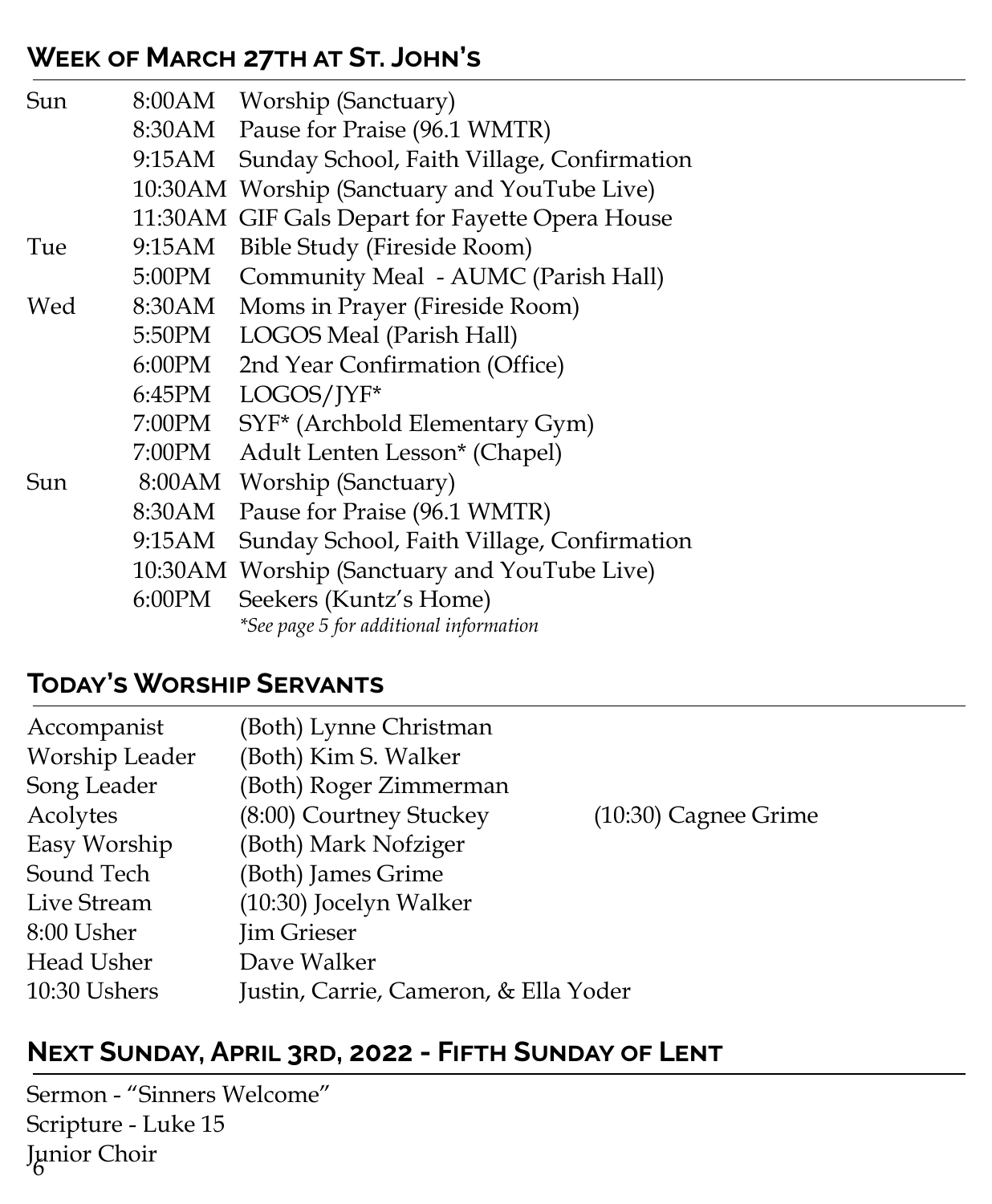#### **Discovery Daily Devotional**

Discover Daily Devotional Guides are available in the hallway literature rack in the narthex (suggested donation \$6 each). You can also access the guide online at https:// scriptureunion.org/discovery/. Below is the list of daily readings for this week:

| March 27 My God Is for Me -------------------------- Psalm 140    |  |
|-------------------------------------------------------------------|--|
| March 28 The God Who Never Sleeps -------Exodus 27:1-21           |  |
| March 29 What Time Is It?------------------------------ Haggai 1  |  |
| March 30 In the Small Things --------------------- Haggai 2:1-9   |  |
| March 31 Undeserved Blessing----------------- Haggai 2:10-23      |  |
| April 1 Turn Back to God!-----------------------------Zechariah 1 |  |
| April 2 The City that Is to Come---------------------Zechariah 2  |  |

#### **Congregational Prayer**

O thank you, Lord, for the teachings of Jesus! The Good Samaritan demonstrates so clearly the empathy, compassion and service you ask of us, reminding me as to how you have blessed us with such empathy, compassion and service in our own lives. I praise your kind and generous nature, Lord! In this season of reflection and renewal, I pray for the strength and desire to keep my heart open to your will and leading, that I will be faithful, and that I will be watchful, in living out your gospel call. In your mighty name I pray. Amen.

## **Lenten Jesse Tree**

The Jesse Tree is located near the literature rack and will help support the Aroles and Back Bay Mission. All are welcome to pick an offering denomination card from the tree's branches one or more times throughout the season of Lent and donations can be dropped into the Tree's offering box. As an added bonus, the Mission Committee has flyers available with Lenten Jesse Tree Scripture references for each day of Lent, which can be used as a devotional each day during the Lenten season.

# **March Mission-A-Month: The Friendship House**

Today is the final Sunday of the month! Today, we ask that you prayerfully consider supporting this community ministry that strives to care for those in need of a place to stay and have a fresh start in life. You can designate your offering to The Friendship House on line 8 of your offering envelope.